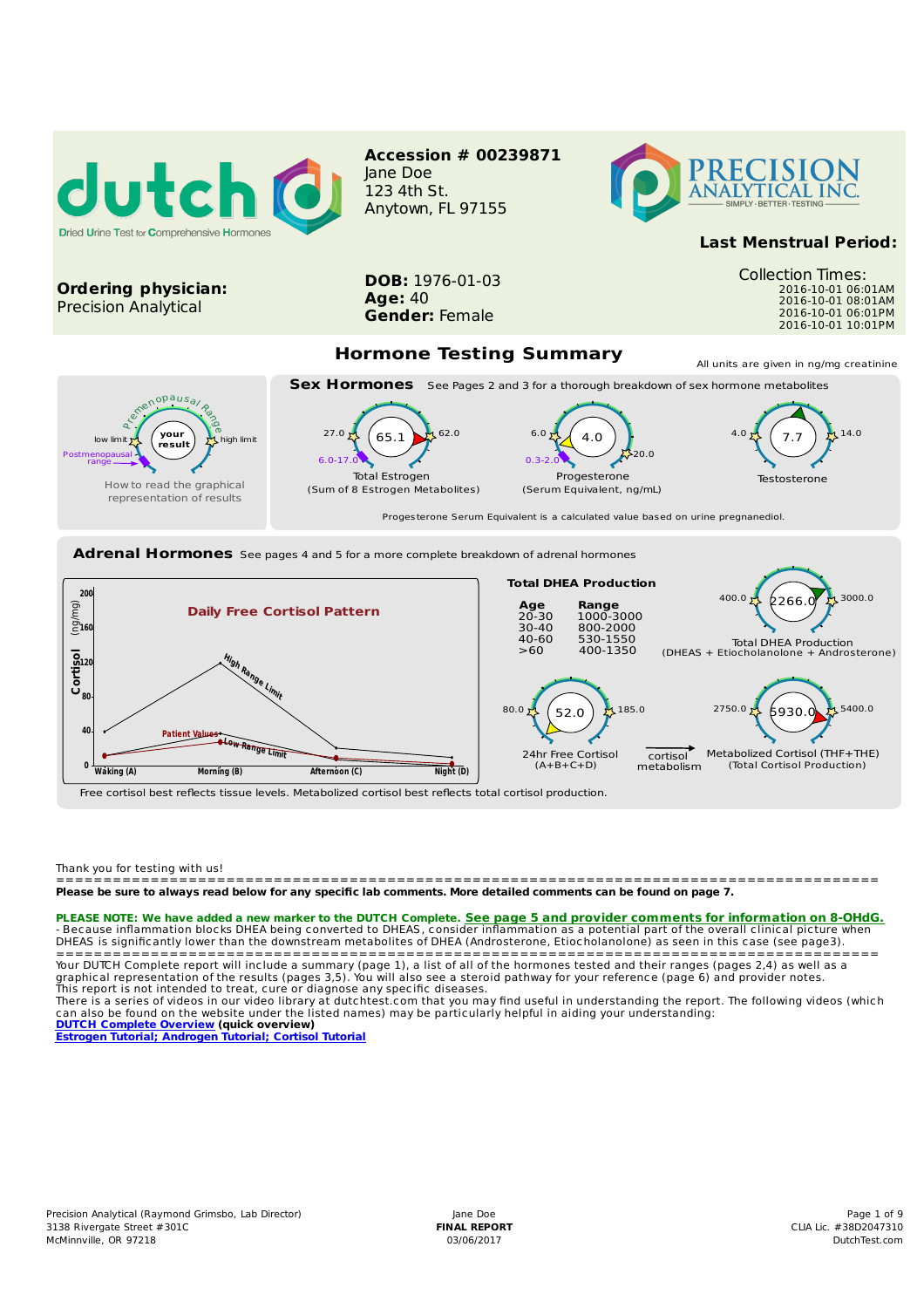

**Accession # 00239871** Jane Doe 123 4th St. Anytown, FL 97155



## **Last Menstrual Period:**

| <b>Ordering physician:</b><br><b>Precision Analytical</b> |                     | <b>DOB: 1976-01-03</b><br><b>Age: 40</b><br><b>Gender: Female</b> | <b>Collection Times:</b><br>2016-10-01 06:01AM<br>2016-10-01 08:01AM<br>2016-10-01 06:01PM<br>2016-10-01 10:01PM |              |                     |  |
|-----------------------------------------------------------|---------------------|-------------------------------------------------------------------|------------------------------------------------------------------------------------------------------------------|--------------|---------------------|--|
| <b>Category</b>                                           | <b>Test</b>         |                                                                   | <b>Result</b>                                                                                                    | <b>Units</b> | <b>Normal Range</b> |  |
| <b>Progesterone Metabolites</b>                           |                     |                                                                   |                                                                                                                  |              |                     |  |
|                                                           | b-Pregnanediol      | Below premenopausal range                                         | 200.0                                                                                                            | ng/mg        | 450 - 2300          |  |
|                                                           | a-Pregnanediol      | Low end of range                                                  | 120.0                                                                                                            | ng/mg        | 120 - 740           |  |
| <b>Androgen Metabolites</b>                               |                     |                                                                   |                                                                                                                  |              |                     |  |
|                                                           | <b>DHEAS</b>        | Low end of range                                                  | 26.0                                                                                                             | ng/mg        | $23 - 350$          |  |
|                                                           | Androsterone        | High end of range                                                 | 1560.0                                                                                                           | ng/mg        | 400 - 1700          |  |
|                                                           | Etiocholanolone     | Within range                                                      | 680.0                                                                                                            | ng/mg        | $260 - 950$         |  |
|                                                           | <b>Testosterone</b> | Within range                                                      | 7.7                                                                                                              | ng/mg        | $4 - 14$            |  |
|                                                           | 5a-DHT              | High end of range                                                 | 7.5                                                                                                              | ng/mg        | $0 - 8.8$           |  |
|                                                           | 5a-Androstanediol   | Above range                                                       | 42.0                                                                                                             | ng/mg        | $12 - 30$           |  |
|                                                           | 5b-Androstanediol   | Within range                                                      | 32.0                                                                                                             | ng/mg        | $20 - 75$           |  |
|                                                           | Epi-Testosterone    | <b>Below range</b>                                                | 2.0                                                                                                              | ng/mg        | $4.5 - 22.3$        |  |
| <b>Estrogen Metabolites</b>                               |                     |                                                                   |                                                                                                                  |              |                     |  |
|                                                           | Estrone(E1)         | Above range                                                       | 28.2                                                                                                             | ng/mg        | $12 - 26$           |  |
|                                                           | Estradiol(E2)       | Above range                                                       | 5.1                                                                                                              | ng/mg        | $1.8 - 4.5$         |  |
|                                                           | Estriol(E3)         | Above range                                                       | 22.5                                                                                                             | ng/mg        | $5 - 18$            |  |
|                                                           | $2-OH-E1$           | Below premenopausal range                                         | 3.6                                                                                                              | ng/mg        | $4.6 - 14.4$        |  |
|                                                           | 4-OH-E1             | Within range                                                      | 0.7                                                                                                              | ng/mg        | $0 - 1.8$           |  |
|                                                           | 16-OH-E1            | Above range                                                       | 4.7                                                                                                              | ng/mg        | $1 - 3.5$           |  |
|                                                           | 2-Methoxy-E1        | Below premenopausal range                                         | 0.8                                                                                                              | ng/mg        | $2 - 5.5$           |  |
|                                                           | $2-OH-E2$           | Within range                                                      | 0.71                                                                                                             | ng/mg        | $0 - 1.2$           |  |

| <b>Normal Ranges</b> | <b>Luteal</b> | <b>Postmenopausal</b> |                 | <b>Follicular</b> | <b>Ovulatory</b> |
|----------------------|---------------|-----------------------|-----------------|-------------------|------------------|
| Estrone (E1)         | 12-26         | $3.0 - 7.0$           |                 | $4.0 - 12.0$      | 22-68            |
| Estradiol (E2)       | $1.8 - 4.5$   | $0.3 - 0.9$           |                 | $1.0 - 2.0$       | $4.0 - 12.0$     |
| Estriol (E3)         | $5 - 18$      | $1.5 - 4.0$           |                 | N/A               | N/A              |
| $2-OH-E1$            | $4.6 - 14.4$  | $0.4 - 2.0$           |                 | N/A               | N/A              |
| $4$ -OH-E1           | $0 - 1.8$     | $0 - 0.3$             |                 | N/A               | N/A              |
| 16-OH-E1             | $1 - 3.5$     | $0.2 - 0.6$           |                 | N/A               | N/A              |
| 2-Methoxy-E1         | $2 - 5.5$     | $0.5 - 1.4$           |                 | N/A               | N/A              |
|                      |               |                       | Oral Pg (100mg) |                   |                  |
| a-Pregnanediol       | 120-740       | $15 - 50$             | 580-3000        | 25-100            | 25-100           |
| b-Pregnanediol       | 450-2300      | 60-200                | 2000-9000       | 100-300           | 100-300          |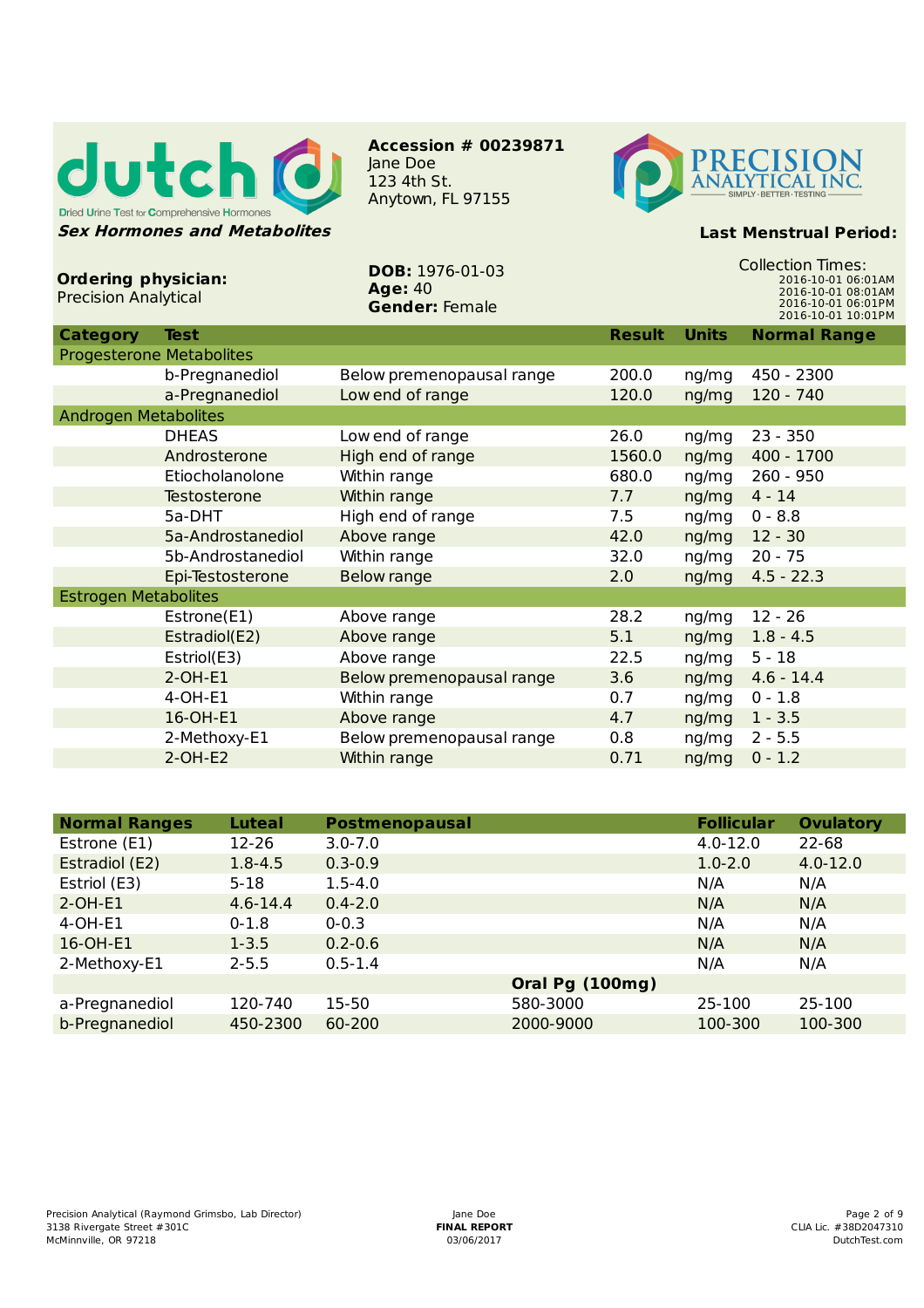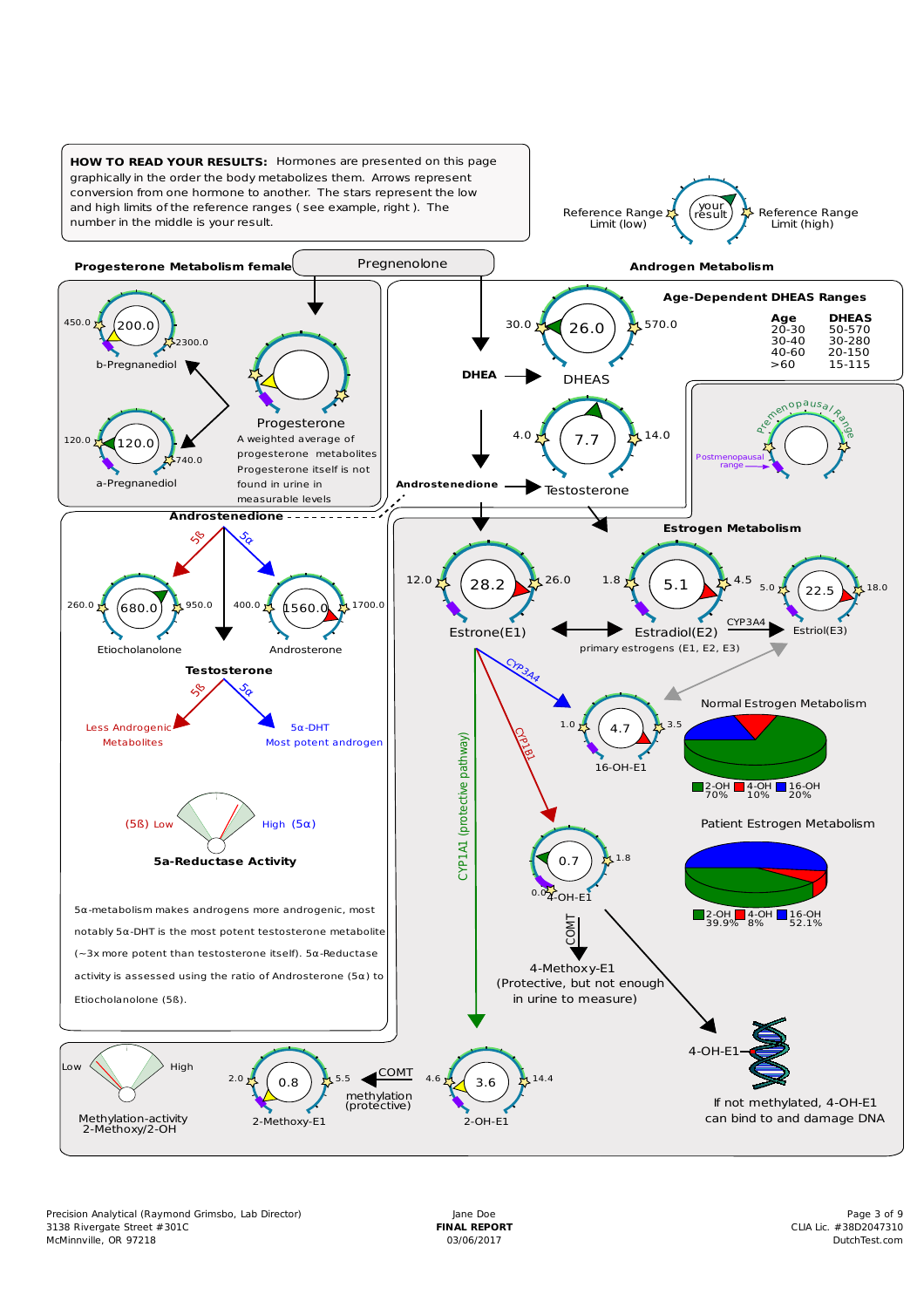

**Accession # 00239871** Jane Doe 123 4th St. Anytown, FL 97155



## **Last Menstrual Period:**

| <b>Ordering physician:</b><br><b>Precision Analytical</b> |                                | <b>DOB: 1976-01-03</b><br><b>Age: 40</b><br><b>Gender: Female</b> |                     | <b>Collection Times:</b><br>2016-10-01 06:01AM<br>2016-10-01 08:01AM<br>2016-10-01 06:01PM<br>2016-10-01 10:01PM |              |                     |  |
|-----------------------------------------------------------|--------------------------------|-------------------------------------------------------------------|---------------------|------------------------------------------------------------------------------------------------------------------|--------------|---------------------|--|
| <b>Category</b>                                           | <b>Test</b>                    |                                                                   |                     | <b>Result</b>                                                                                                    | <b>Units</b> | <b>Normal Range</b> |  |
| Creatinine                                                |                                |                                                                   |                     |                                                                                                                  |              |                     |  |
|                                                           | Creatinine A (Waking)          |                                                                   | Within range        | 1.1                                                                                                              | mg/ml        | $0.2 - 2$           |  |
|                                                           | Creatinine B (Morning)         |                                                                   | Within range        | 0.7                                                                                                              | mg/ml        | $0.2 - 2$           |  |
|                                                           | Creatinine C (Afternoon)       |                                                                   | Within range        | 0.8                                                                                                              | mg/ml        | $0.2 - 2$           |  |
|                                                           | Creatinine D (Night)           |                                                                   | <b>Within range</b> | 0.7                                                                                                              | mg/ml        | $0.2 - 2$           |  |
| Daily Free Cortisol and Cortisone                         |                                |                                                                   |                     |                                                                                                                  |              |                     |  |
|                                                           | Cortisol A (Waking)            |                                                                   | Low end of range    | 12.0                                                                                                             | ng/mg        | $12 - 40$           |  |
|                                                           | Cortisol B (Morning)           |                                                                   | <b>Below range</b>  | 28.0                                                                                                             | ng/mg        | $38 - 120$          |  |
|                                                           | Cortisol C (Afternoon)         |                                                                   | Low end of range    | 9.4                                                                                                              | ng/mg        | $7.3 - 21$          |  |
|                                                           | Cortisol D (Night)             |                                                                   | Within range        | 2.6                                                                                                              | ng/mg        | $0 - 10$            |  |
|                                                           | Cortisone A (Waking)           |                                                                   | Below range         | 30.0                                                                                                             | ng/mg        | $40 - 100$          |  |
|                                                           | Cortisone B (Morning)          |                                                                   | <b>Below range</b>  | 60.0                                                                                                             | ng/mg        | $90 - 200$          |  |
|                                                           | Cortisone C (Afternoon)        |                                                                   | Below range         | 21.4                                                                                                             | ng/mg        | $32 - 80$           |  |
|                                                           | Cortisone D (Night)            |                                                                   | Within range        | 16.0                                                                                                             | ng/mg        | $0 - 42$            |  |
|                                                           | 24hr Free Cortisol             |                                                                   | Below range         | 52.0                                                                                                             | ug           | $80 - 185$          |  |
|                                                           | 24hr Free Cortisone            |                                                                   | <b>Below range</b>  | 127.0                                                                                                            | ug           | $220 - 400$         |  |
| <b>Cortisol Metabolites and DHEAS</b>                     |                                |                                                                   |                     |                                                                                                                  |              |                     |  |
|                                                           | b-Tetrahydrocortisol (b-THF)   |                                                                   | Above range         | 2500.0                                                                                                           | ng/mg        | 1050 - 2070         |  |
|                                                           | a-Tetrahydrocortisol (a-THF)   |                                                                   | Above range         | 400.0                                                                                                            | ng/mg        | $75 - 265$          |  |
|                                                           | b-Tetrahydrocortisone (b-THE)  |                                                                   | High end of range   | 3030.0                                                                                                           | ng/mg        | 1550 - 3150         |  |
|                                                           | Metabolized Cortisol (THF+THE) |                                                                   | Above range         | 5930.0                                                                                                           | ng/mg        | 2750 - 5400         |  |
|                                                           | <b>DHEAS</b>                   |                                                                   | Below range         | 26.0                                                                                                             | ng/mg        | $30 - 570$          |  |

| <b>DUTCH Complete Extras</b>                                                 |                     |              |               |              |                     |  |  |  |
|------------------------------------------------------------------------------|---------------------|--------------|---------------|--------------|---------------------|--|--|--|
| <b>Category</b>                                                              | Test                |              | <b>Result</b> | <b>Units</b> | <b>Normal Range</b> |  |  |  |
| Melatonin (*measured as 6-OH-Melatonin-Sulfate)                              |                     |              |               |              |                     |  |  |  |
|                                                                              | Melatonin* (Waking) | Within range | 30.0          | ng/mg        | $10 - 50$           |  |  |  |
| Oxidative Stress / DNA Damage, measured as 8-Hydroxy-deoxyguanosine (8-OHdG) |                     |              |               |              |                     |  |  |  |
|                                                                              | 8-OHdG (Waking)     | Within range | - 2.3         | ng/mg        | $0 - 4.5$           |  |  |  |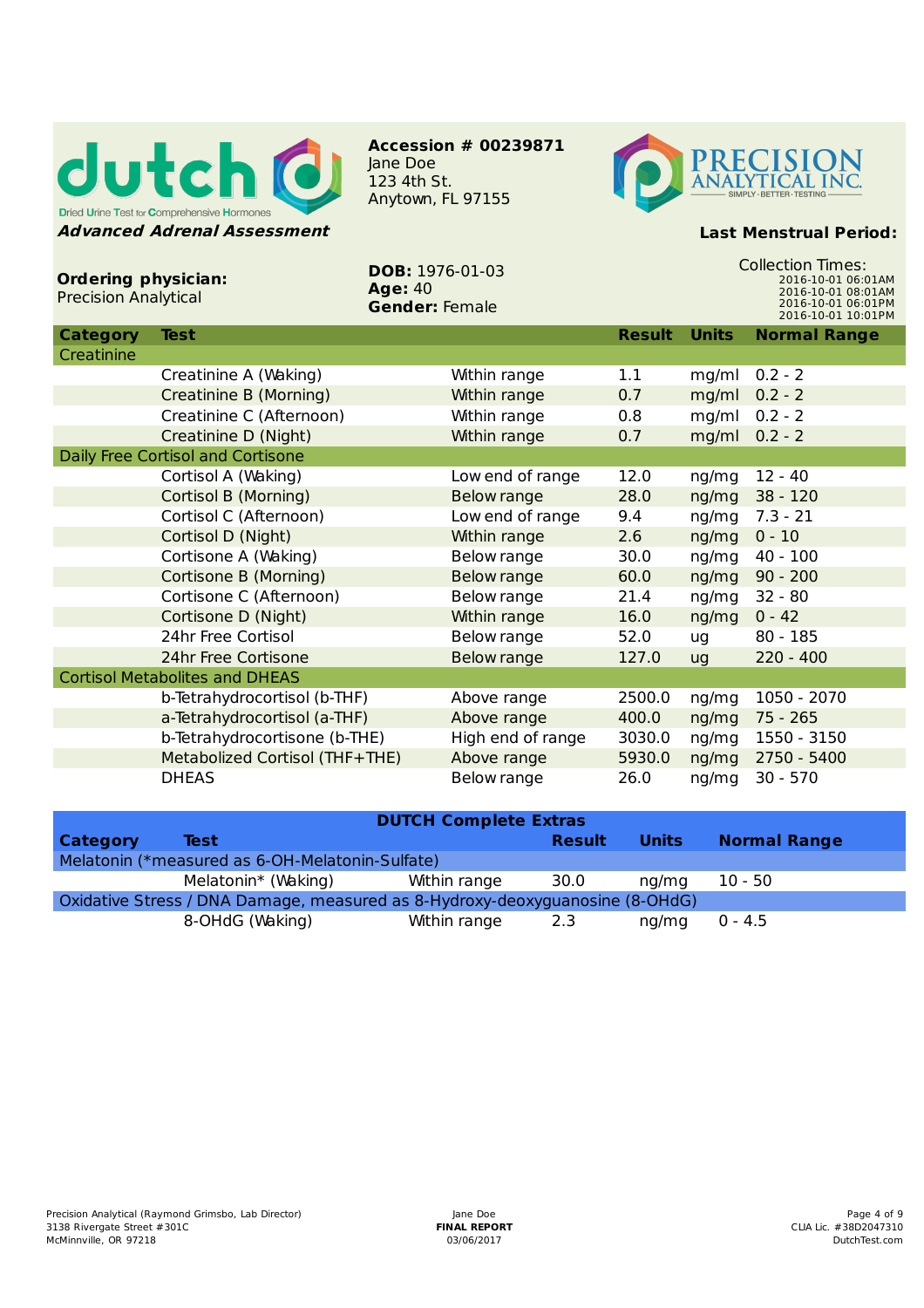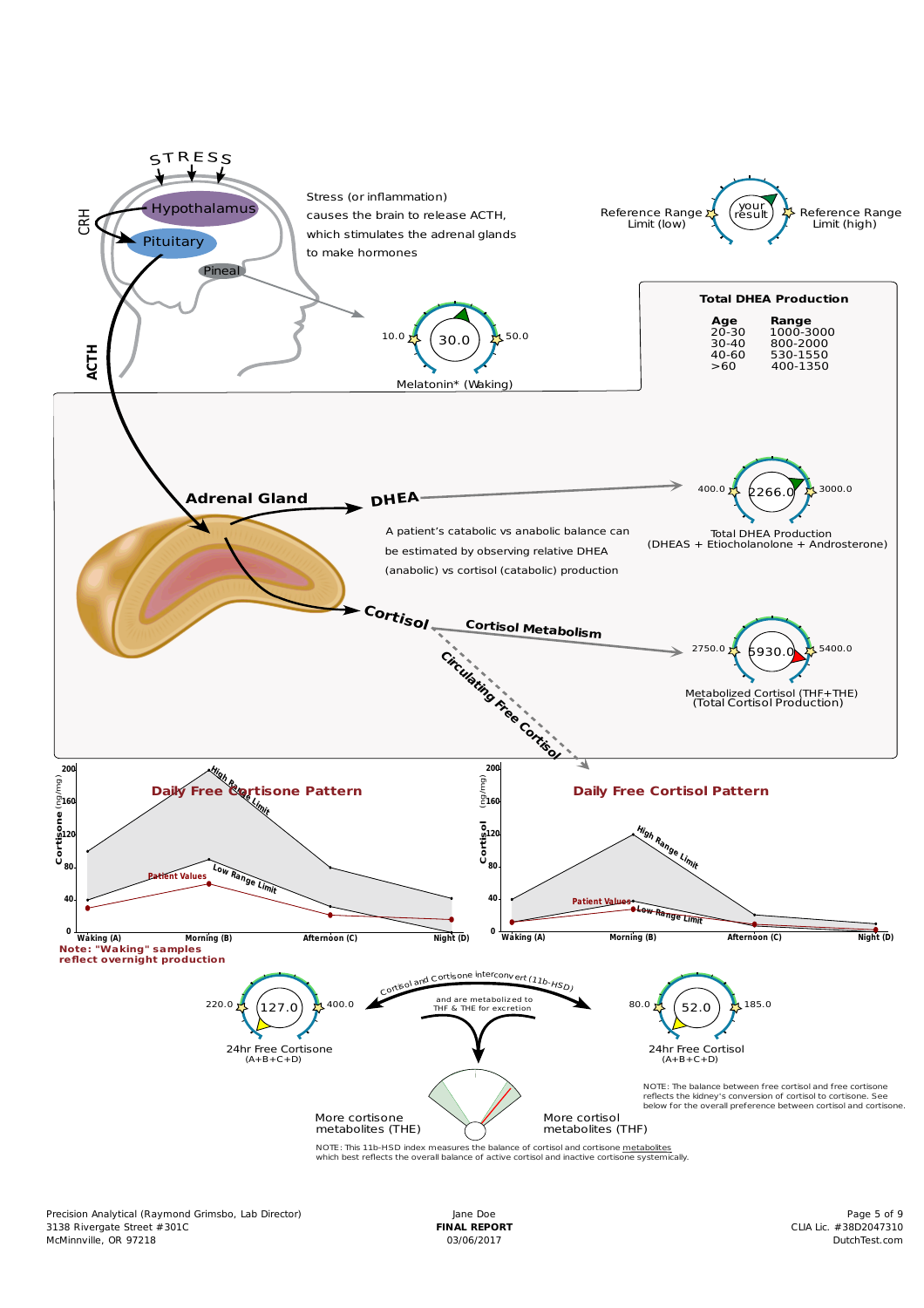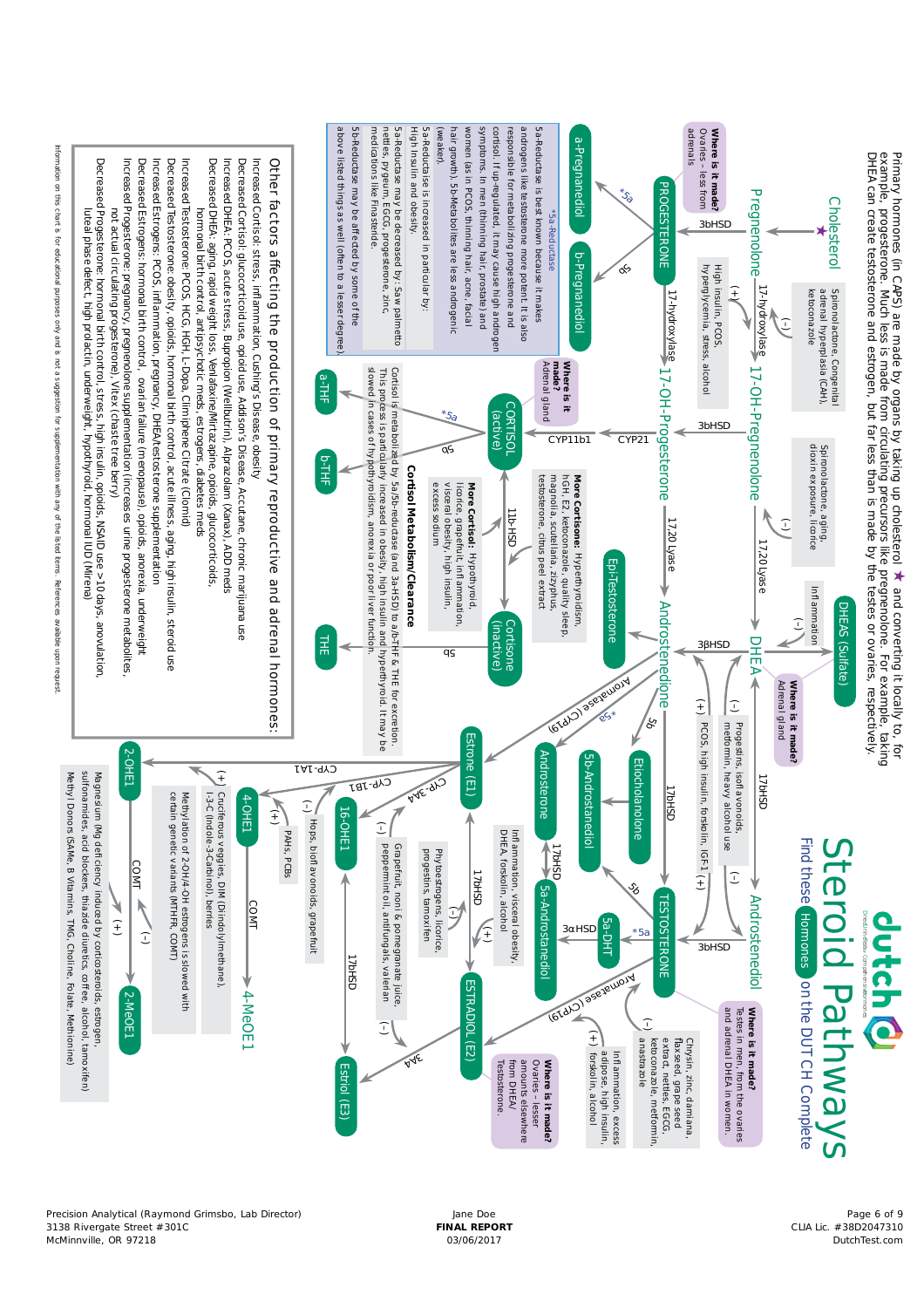## **Provider Notes**

## **DUTCH welcomes 8-OHdG**

8-OHdG (8-hydroxy-deoxyguanosine) results can be seen on page 5 of the DUTCH Complete report. It is a marker for estimating DNA damage due to oxidative stress (ROS creation). 8-OHdG is considered pro-mutagenic as it is a biomarker for various cancer and degenerative disease initiation and promotion. It can be increased by chronic inflammation, increased cell turnover, chronic stress, hypertension, hyperglycemia/pre-diabetes/diabetes, kidney disease, IBD, chronic skin conditions (psoriasis/eczema), depression, atherosclerosis, chronic liver disease, Parkinson's (increasing levels with worsening stages), Diabetic neuropathy, COPD, bladder cancer, or insomnia. Studies have shown higher levels in women with breast and prostate cancers. When levels are elevated it may be prudent to eliminate or reduce any causes and increase the consumption of antioxidant containing foods and/or supplements.

Thank you for testing with us! If this is your first report, you are encouraged to watch our educational videos on how to read the report. There are hyperlinks to these videos on the first page of a DUTCH Complete or in these comments (below). The videos can also be seen by going to www.DutchTest.com and visiting the video library. Comments in the report that are specific to the patient ARE IN ALL CAPS or may be **bold.** The other information is general information that we hope you will find useful in understanding the patient's results. These results are not intended to diagnose any specific conditions. Treatments based on results should be made by a qualified healthcare provider.

THE PATIENT REPORTS IRREGULAR MENSTRUAL CYCLES.

THE PATIENT REPORTED SYMPTOMS OF EXCESS ESTROGEN. THIS CAN BE CAUSED BY EXCESS ESTROGEN OR PROGESTERONE DEFICIENCY. RESULTS SHOULD BE CAREFULLY REVIEWED. WE DO NOT REPORT A PROGESTERONE TO ESTROGEN RATIO. HOWEVER, YOU CAN INVESTIGATE THIS ISSUE BY LOOKING AT THE RELATIVE LEVEL OF THESE TWO HORMONES ON THEIR RESPECTIVE GAUGES.

THE PATIENT REPORTED SIGNIFICANT SYMPTOMS OF EXCESS ANDROGEN LEVELS.

THE PATIENT REPORTED SIGNIFICANT FATIGUE IN BOTH THE AM AND PM.

**Progesterone Metabolism:** The primary role of progesterone is to balance the strong effects of estrogen. Progesterone metabolites are measured and reflect progesterone levels well because very little progesterone is found in urine, so b-Pregnanediol is typically used a surrogate marker because it is the most abundant metabolite, but we also test the corresponding a-pregnanediol. The average of the two metabolites is reported for progesterone. If levels are in the lower part of the reference range compared to estrogen levels, symptoms of too much estrogen may occur When ordering the DUTCH Complete, you will see Progesterone Serum Equivalent on the summary page 1. The urine metabolites of progesterone have been proven to correlate strongly enough to serum progesterone to provide this value. The correlation is the strongest for values within the premenopausal luteal range. Urine metabolites can at times result in somewhat higher serum equivalent results in the postmenopausal range. For this reason the postmenopausal Serum Equivalent range is slightly higher than typical serum ranges. NOTE: If progesterone is taken orally (also with sublingual), these metabolites are elevated from gut metabolism and results do NOT accurately reflect serum levels.

**Androgen Metabolism:** This group of hormones is typically thought of as "male" hormones, but they play a key role for women as well. Testosterone is made in the ovaries as well as the adrenal glands. In postmenopausal women, the adrenal glands are the primary source of testosterone. a-DHT (a-dihydrotestosterone) is the most potent androgen (3X more than testosterone), but it is primarily made within the liver and target cells (it is a paracrine hormone) and not by the gonads. a-DHT is subsequently deactivated to a-androstanediol within target tissues and then excreted. Only a fraction of a-DHT formed actually enters circulation as a-DHT (Toscano, 1987). The corresponding beta metabolites (for example b-DHT) are not androgenic. Looking at the balance of androsterone (alpha) and etiocholanolone offer the best approximation of how readily DHT will be made. Elevated androgens can cause general and sexual aggression, increased muscle mass, increased facial/body hair, reduction of fat deposition, and increased libido. Androgen deficiency can lead to decreased sexual function, vaginal dryness, fatigue, depression, and bone loss.

5a-Reductase Activity: The competing enzymes 5a and 5b-reductase act on the androgens androstenedione (creating androsterone and etiocholanolone located under the progesterone picture) and testosterone (creating a-DHT and b-DHT). They also metabolize progesterone, and cortisol. The alpha metabolites of androstenedione and testosterone are far more androgenic than their beta counterparts. Consequently, increased 5a-reductase activity may be accompanied by clinical signs of androgenicity (excess facial hair growth, scalp hair loss, acne, irritability, oily skin, prostate issues in men...etc). If the patient heavily favors the 5a pathway and there are concerns of excess androgenicity (or prostate cancer risk), this may be worth addressing.

**Estrogen Metabolism:** There are two primary issues with respect to estrogens. 1) Estrogen production (is the patient deficient, sufficient, or in excess?) and 2) Estrogen metabolism (is the metabolism of estrogen favorable or unfavorable when looking at the phase 1 hydroxylation and phase 2 methylation pathways?)

While estradiol (E2) is the most potent estrogen, levels of estrone (E1) and estriol (E3) should also be considered when evaluating the patient's estrogen production. It is important to compare the patient's distribution of metabolites from the pie chart (2nd pie chart) to "Normal Estrogen Metabolism" pie chart. If they are making considerably less of the protective 2-OH estrogens, consider something to improve this metabolism (DIM, I-3-C, etc). Be advised that increasing 2-OH metabolism will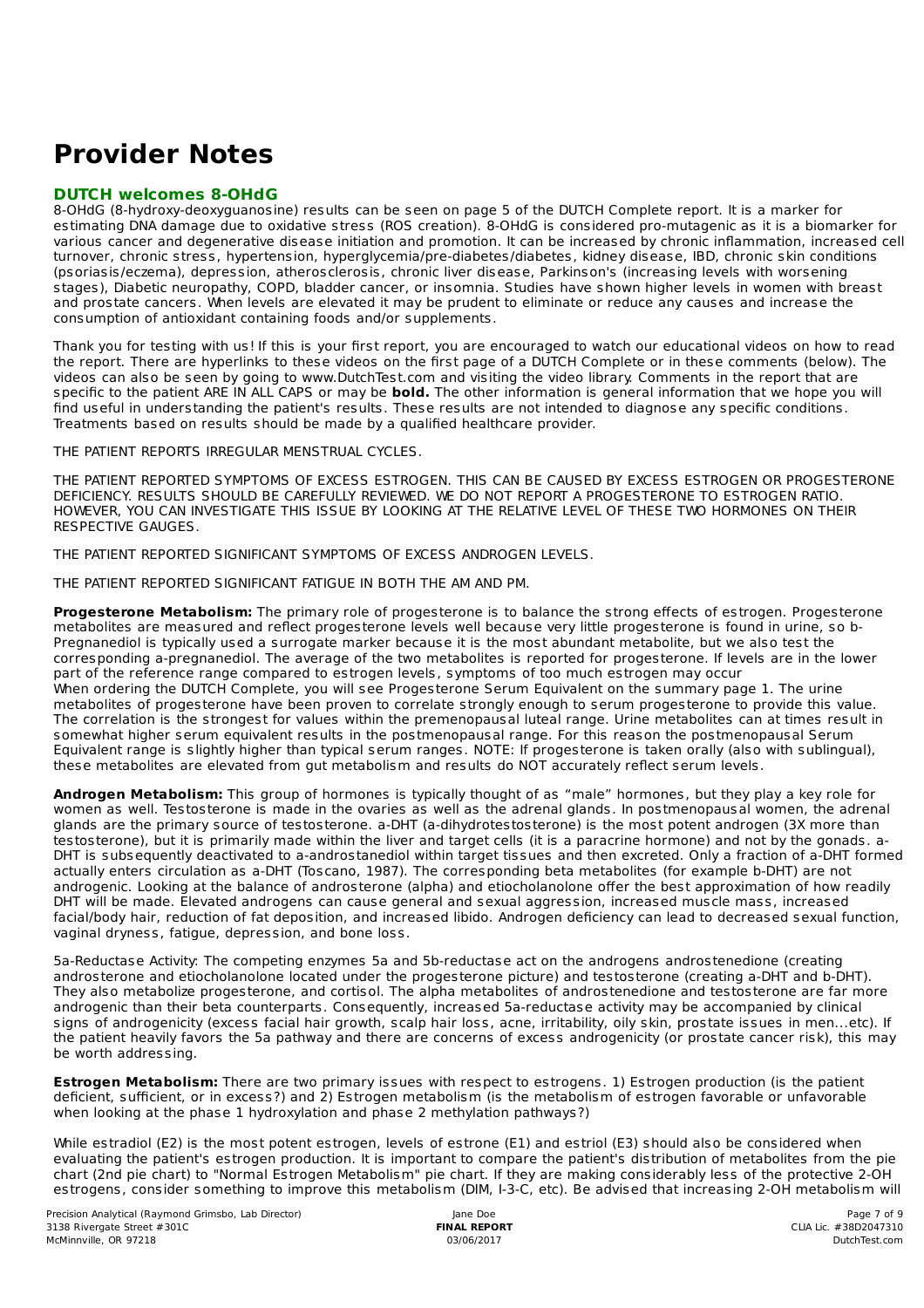likely lower E1 and E2 as well which may not be warranted if E1 and E2 are already low. It is our position that the ratio of 2:16 OHE1 is not as relevant as has been thought historically (Obi, 2011). Providers may still wish to use this index and it can be calculated by simply dividing the two numbers. A female reference range for the ratio with our methodology is 2.4- 6.0.

The methylation index will show you how effectively the patient is turning 2 and 4-OH estrogens into methoxy estrogens. Methylation protects against potentially harmful 4-OH estrogens (carcinogenic) made in phase 1 detoxification. Supporting the methylation pathway should be considered if this index is low.

PATIENTS TYPICALLY METABOLIZE A MUCH HIGHER PERCENTAGE OF THEIR ESTROGENS DOWN THE MORE PROTECTIVE 2-OH PATHWAY IN PHASE 1 DETOXIFICATION. DIINDOLYLMETHANE (DIM) OR INDOLE-3-CARBINOL CONTAINING PRODUCTS CAN HELP MOVE ESTROGENS MORE EFFICIENTLY DOWN THIS PATHWAY. BE AWARE THAT THIS TYPICALLY LOWERS MOST OF THE OTHER ESTROGENS, INCLUDING E1 AND E2 AS WELL. IF PATIENTS ARE TAKING OR CONSIDERING HORMONE REPLACEMENT THERAPY, THESE PRODUCTS MAY BE CONSIDERED BUT A HIGHER DOSE OF ESTROGEN MAY BE NEEDED FOR THE SAME CLINICAL EFFECT IF TAKEN AT THE SAME TIME.

**DUTCH Adrenal:** The HPA-Axis refers to the communication and interaction between the hypothalamus (H) and pituitary (P) in the brain down to the adrenal glands (A) that sit on top of your kidneys. When a physical or psychological stressor occurs, the hypothalamus tells the pituitary to make ACTH, a hormone. ACTH stimulates the adrenal glands to make the stress hormone, cortisol and to a lesser extent DHEA and DHEA-S. Normally, the HPA-axis production follows a daily pattern in which cortisol rises rather rapidly in the first 10-30 minutes after waking in order to help with energy, then gradually decreases throughout the day so that it is low at night for sleep. The cycle starts over the next morning. Abnormally high activity occurs in Cushing's Disease where the HPA-axis is hyper-stimulated causing cortisol to be elevated all day. The opposite is known as Addison's Disease, where cortisol is abnormally low because it is not made appropriately in response to ACTH's stimulation. These two conditions are somewhat rare. Examples of more common conditions related to less severely abnormal cortisol levels include fatigue, depression, insomnia, fibromyalgia, anxiety, inflammation and more.

Only a fraction of cortisol is "free" and bioactive. This fraction of cortisol is very important, but levels of metabolized cortisol best represents overall production of cortisol therefore both should be taken into account to correctly assess adrenal function.

**The Daily Free Cortisol Pattern:** In healthy adrenal function, cortisol levels are expected to rise in the early morning and fall throughout the day, reaching the lowest point around 1am and peaking 30-60min after waking. The waking sample represents the total of free cortisol throughout the sleeping period. Cortisone is the inactive form of cortisol. Its pattern is of secondary importance, but at times can give additional clarity and is provided on the adrenal page. Typical urine testing (24 hour collection) averages the daily production of cortisol. This approach is not able to properly characterize individuals whose cortisol patterns do not fit the typical rise then fall pattern through the day. Dysfunctional diurnal patters have been associated with health-related problems such as fatigue and insomnia.

The daily total of free cortisol is approximated by summing the four measurements. This calculated value correlates to a 24 hour free cortisol value. It is helpful to compare the relative level of 24-hr free cortisol with metabolized cortisol to understand HPA-axis activity. The total of free cortisol for the day only represents about 1-3% of the total production. The total of the metabolites is a better marker for overall cortisol production.

WHILE FREE CORTISOL LEVELS ARE LOW, THESE RESULTS CAN BE SOMEWHAT MISLEADING IN THIS CASE. OVERALL CORTISOL PRODUCTION IS BEST APPROXIMATED BY LEVELS OF METABOLIZED CORTISOL, WHICH ARE ELEVATED. THIS IMPLIES THAT OVERALL HPA-AXIS ACTIVITY IS ELEVATED. CORTISOL CLEARANCE IS UP-REGULATED IN THIS PATIENT, LEAVING THEM WITH LOW LEVELS OF FREE CORTISOL. THE PATIENT'S CORTISOL STATUS MAY BE DIFFERENT DEPENDING ON LOCATION WITHIN THE BODY. FOR EXAMPLE, THE CONVERSION FROM NORADRENALINE TO ADRENALINE IS DRIVEN BY CORTISOL AND TAKES PLACE WITHIN THE ADRENAL MEDULLA. IN THIS CASE, THIS AREA IS LIKELY FLOODED WITH HIGH LEVELS OF CORTISOL FORCING CONVERSION TO ADRENALINE, WHEREAS THE BRAIN (WHERE CORTISOL HAS NEGATIVE FEEDBACK ON ACTH PRODUCTION) MAY BE CORTISOL DEFICIENT. EFFORTS TO INCREASE HPA-AXIS ACTIVITY MAY EXACERBATE SOME SYMPTOMS. CALMING THE HPA-AXIS, WHILE SUPPORTING IT IN WAYS THAT ARE NOT EXCITATORY, MAY BE THE BEST COURSE OF ACTION.

**The Cortisol-Cortisone Balance:** Cortisol, which is the active hormone, can convert into cortisone, the inactive form. They convert back and forth in different parts of the body. We tell which one you make more of by looking at whether cortisol metabolites (aTHF, bTHF) or coritsone metabolites (bTHE) are made more (compared to what is normal) in the gauge at the bottom of the adrenal page. The deactivation of cortisol to cortisone (via enzyme 11b-HSD II) occurs predominantly in the kidneys, colon, and saliva glands. The local formation of inactive cortisone from cortisol in the kidney is strongly reflected in urine. Activation of cortisone to cortisol takes place primarily in the liver, adipose tissue, gonads, brain, and muscle. Within these same tissues (mostly the liver) the free hormones are also converted to their metabolites (cortisol to a/b-THF, cortisone to THE). Balance between the two is usually preferred, but making more cortisol than cortisone is sometimes good to help give you enough cortisol if your levels are low however a preference for the active cortisol is enhanced by central adiposity, hypothyroidism, inflammation, and supplements such as licorice root extract. Cortisone formation is enhanced by growth hormone, estrogen, coffee and hyperthyroidism.

**Reading the Report:** The first page of the Dutch Complete lab report is a summary page while the second page of the Dutch Complete lab report and first page of the Dutch sex hormone and Dutch adrenal test are a classic lab report showing each result and the respective range of each hormone. Reference ranges shown are those of young healthy individuals with females collecting on days 19-21 (mid-luteal phase) of the menstrual cycle. The graphical representation of results on the page that follows allows the viewing of hormone results within the biochemical flowchart to more easily see the relative level